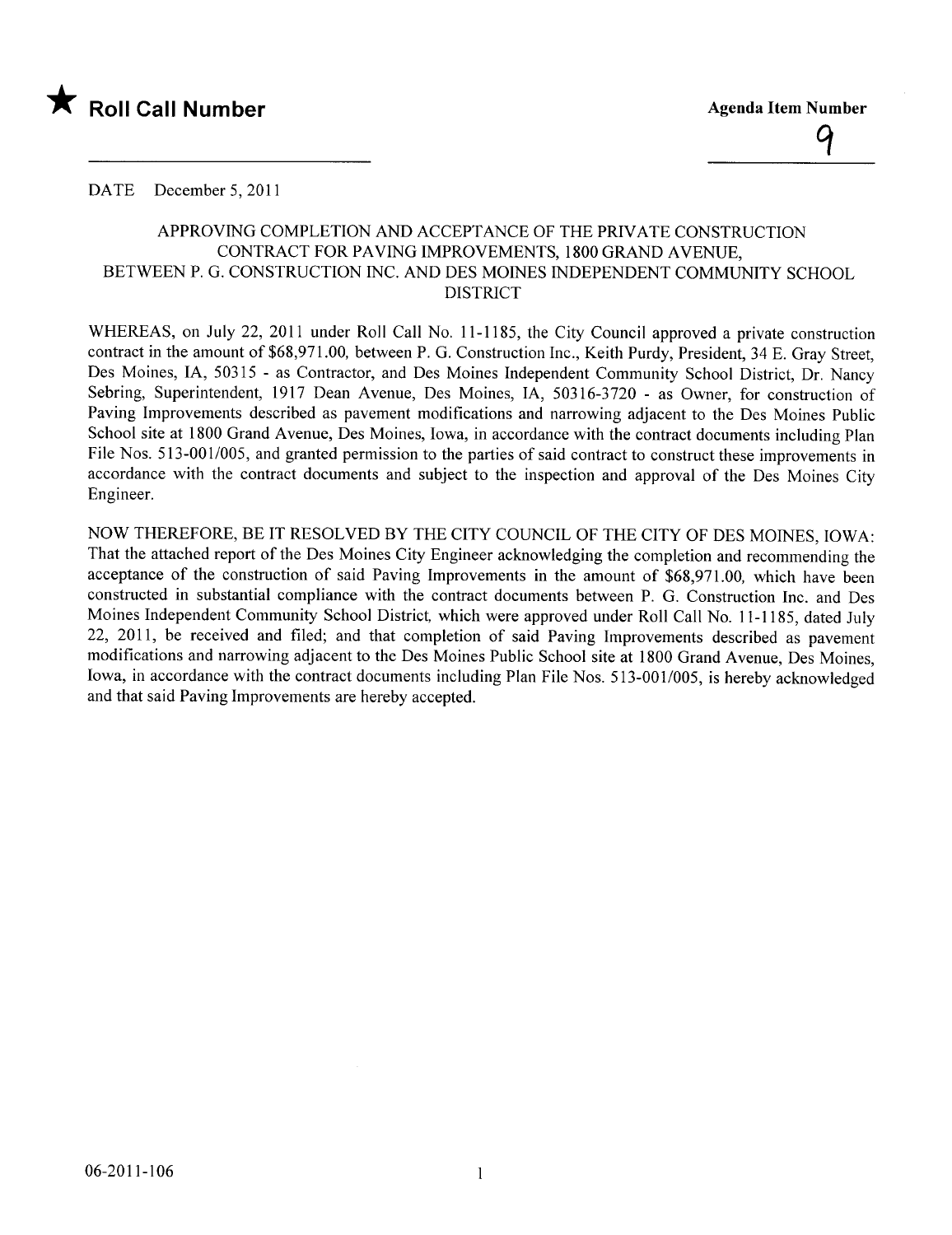# \* Roll Call Number Agenda Item Number



DATE December 5, 2011

Activity ID 06-2011-106

Moved by to adopt.

FORM APPROVED:

2/th help Vande pool by as

Deputy City Attorney

 $\mathbb{\mathbb{Z}}$  Funding Source: All project costs are to be paid by the Owner(s), Des Moines Independent Community School District

| <b>COUNCIL ACTION</b> | <b>YEAS</b> | <b>NAYS</b> | <b>PASS</b>     | <b>ABSENT</b> |  |
|-----------------------|-------------|-------------|-----------------|---------------|--|
| <b>COWNIE</b>         |             |             |                 |               |  |
| <b>COLEMAN</b>        |             |             |                 |               |  |
| <b>GRIESS</b>         |             |             |                 |               |  |
| <b>HENSLEY</b>        |             |             |                 |               |  |
| <b>MAHAFFEY</b>       |             |             |                 |               |  |
| <b>MEYER</b>          |             |             |                 |               |  |
| <b>MOORE</b>          |             |             |                 |               |  |
| <b>TOTAL</b>          |             |             |                 |               |  |
| <b>MOTION CARRIED</b> |             |             | <b>APPROVED</b> |               |  |
|                       |             |             |                 |               |  |
|                       |             |             |                 | Maxor         |  |

I, Diane Rauh, City Clerk of said City Council, hereby certify that at a meeting of the City Council, held on the above date, among other proceedings the above was adopted.

IN WITNESS WHEREOF, I have hereunto set my hand and affixed my seal the day and year first above written.

Mayor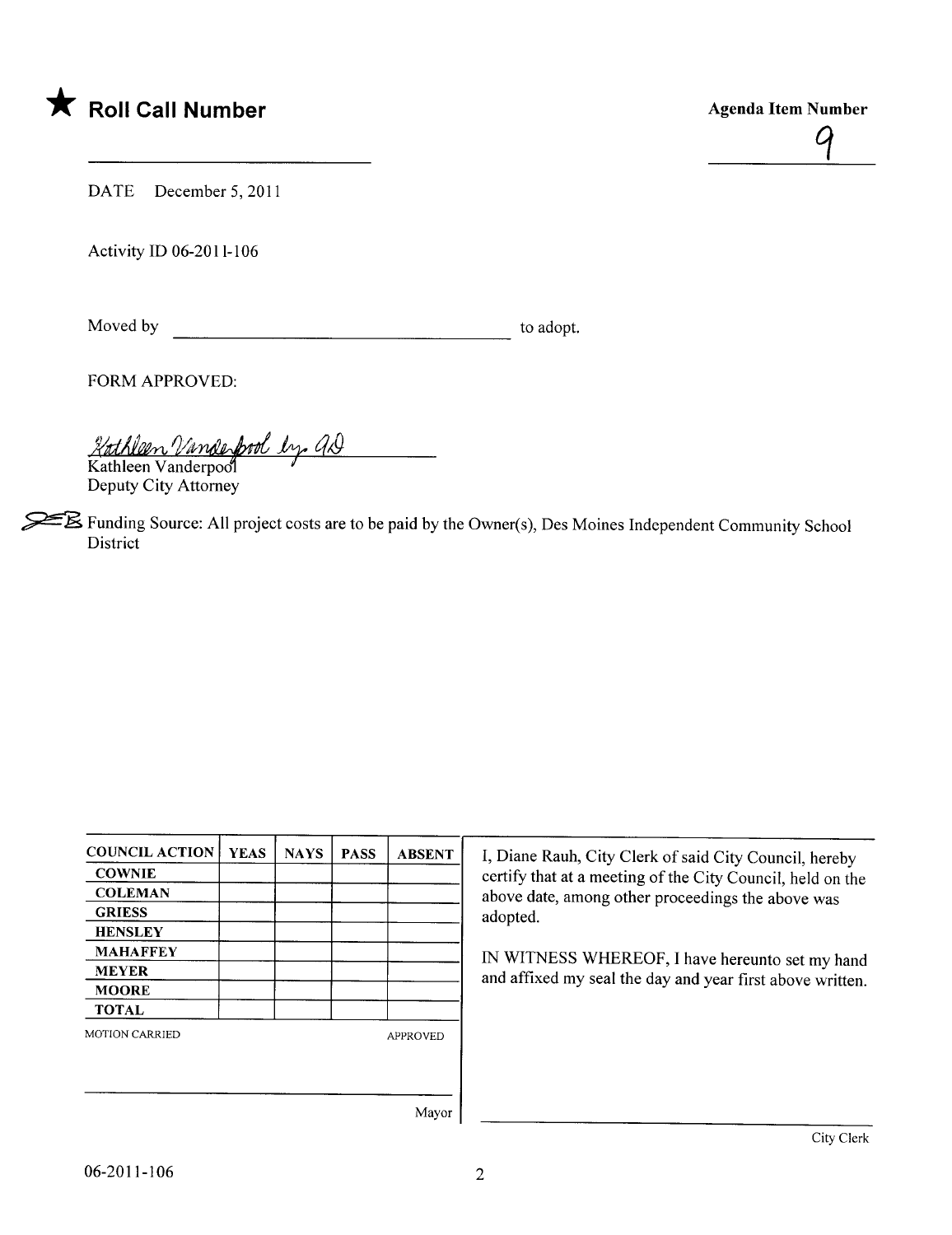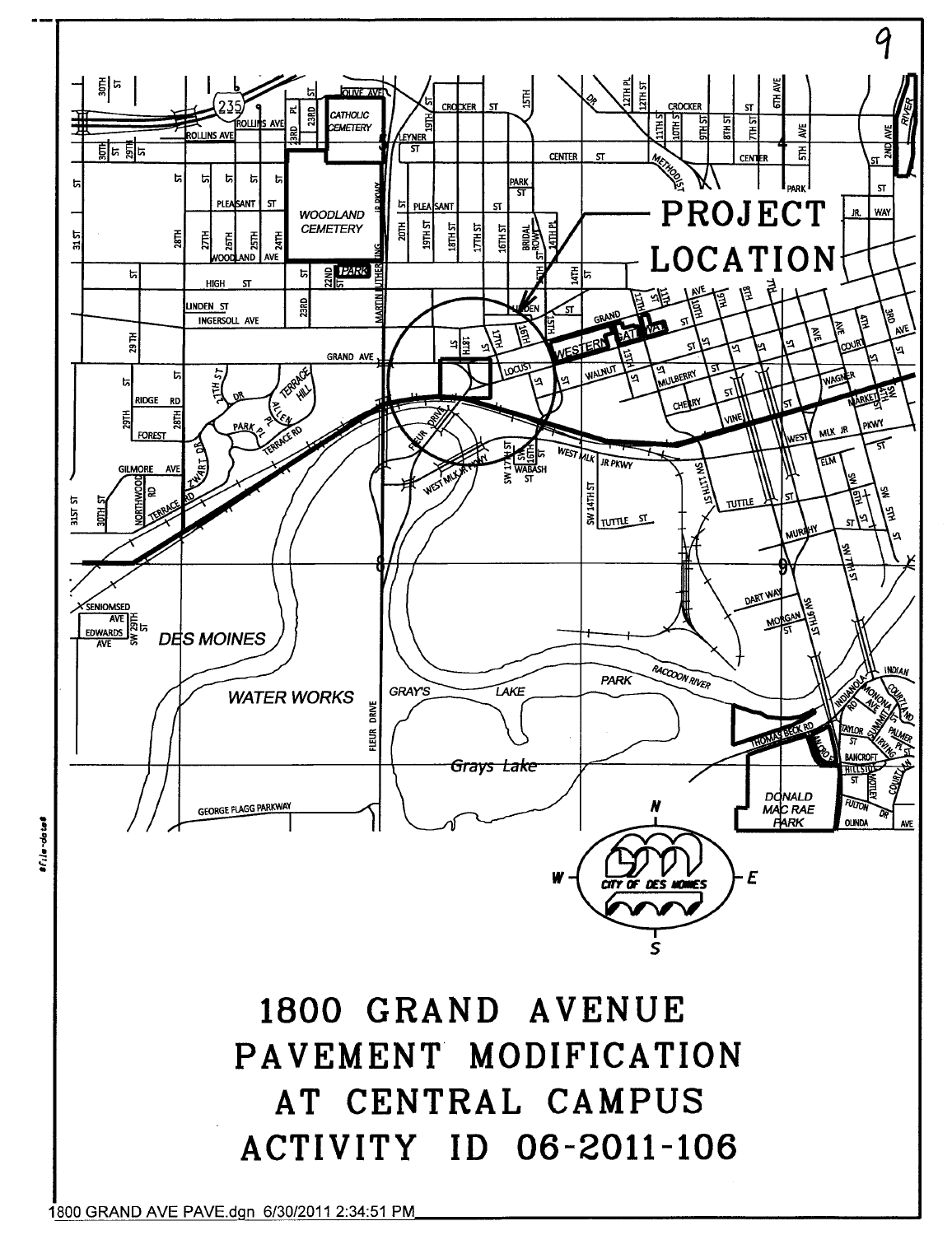December 5, 2011



q

#### **CERTIFICATION OF COMPLET**

#### AGENDA HEADING:

Approving completion and recommending acceptance of the Private Construction Contract for Paving Improvements 1800 Grand Avenue, between P. G. Construction Inc. and Des Moines Independent Community School District.

#### SYNOPSIS:

Approve the Des Moines City Engineer's Certification of Completion, acknowledge the completion and accept construction of said improvement.

#### **FISCAL IMPACT:**

#### Amount: \$68,971.00 As-Built Contract Cost

Funding Source: No Cost to the City of Des Moines; all costs are to be paid by the Owner, Des Moines Independent Community School District

#### CERTIFICATION OF COMPLETION:

On July 22,2011, under Roll Call No. 11-1185, the City Council approved a private construction contract in the amount of \$68,971.00, between P. G. Construction Inc., Keith Purdy, President, 34 E. Gray Street, Des Moines, IA 50315 - as Contractor, and Des Moines Independent Community School District, Dr. Nancy Sebring, Superintendent, 1917 Dean Avenue, Des Moines, lA, 50316-3720 - as Owner, for construction of Paving Improvements described as pavement modifications and narrowing adjacent to the Des Moines Public School site at 1800 Grand Avenue, Des Moines, Iowa, in accordance with the contract documents including Plan File Nos. 513-001/005, and granted permission to the parties of said contract to construct these improvements in accordance with the contract documents and subject to the inspection and approval of the Des Moines City Engineer.

I hereby certify that the construction of said Paving Improvements described as pavement modifications and narrowing adjacent to the Des Moines Public School site at 1800 Grand Avenue, Des Moines, Iowa, in accordance with the contract documents including Plan File Nos. 513-001/005, Activity ID 06-201l-106, has been completed in substantial compliance with the contract documents between P. G. Construction Inc. and Des Moines Independent Community School District, which were approved under Roll Call No. 11-1185, dated July 22,2011 and I hereby recommend that the above Paving Improvements be accepted.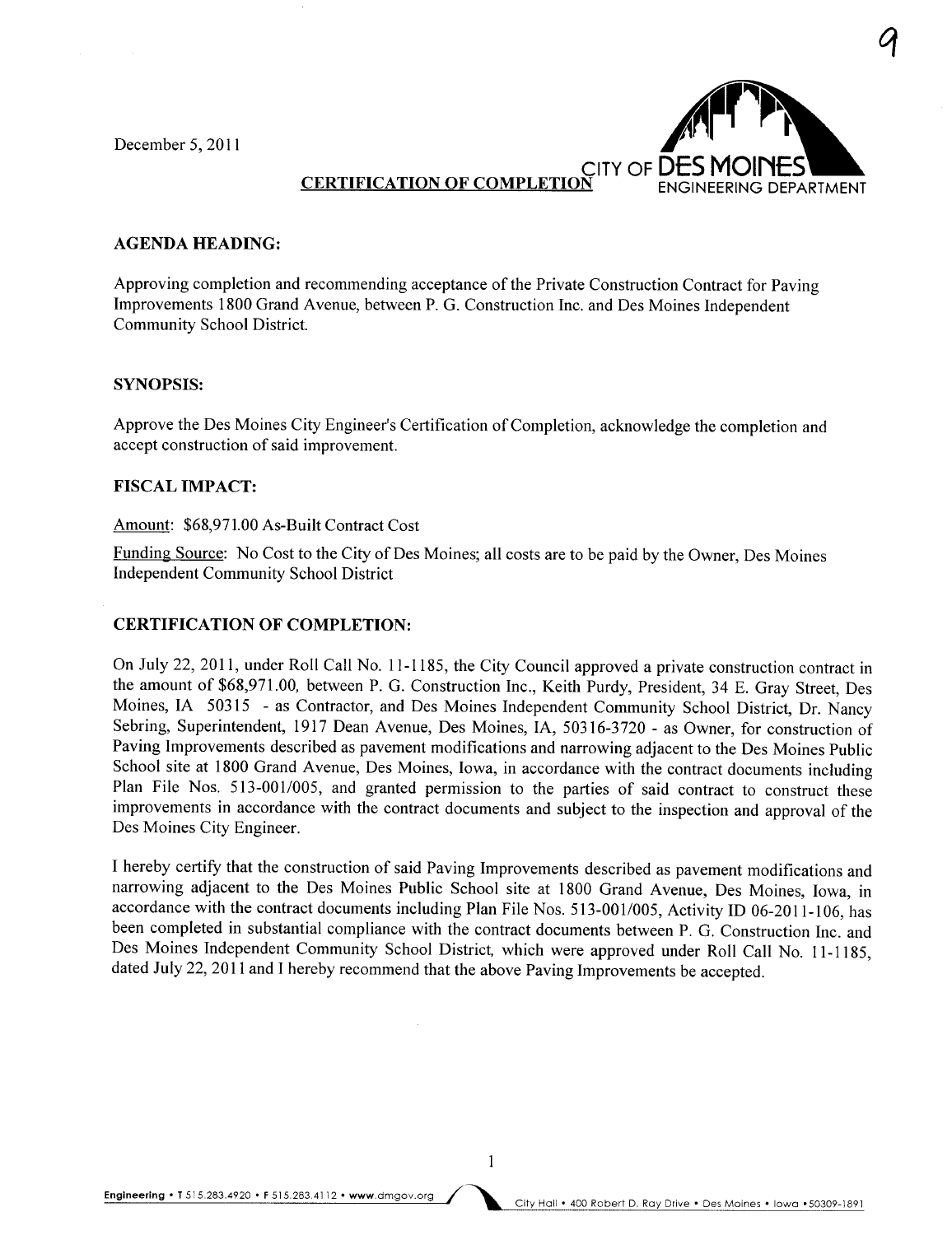I further certify that the amount of completed Paving Improvements is \$68,971.00.

Jol E Brewer

Jeb E. Brewer, P.E. Des Moines City Engineer